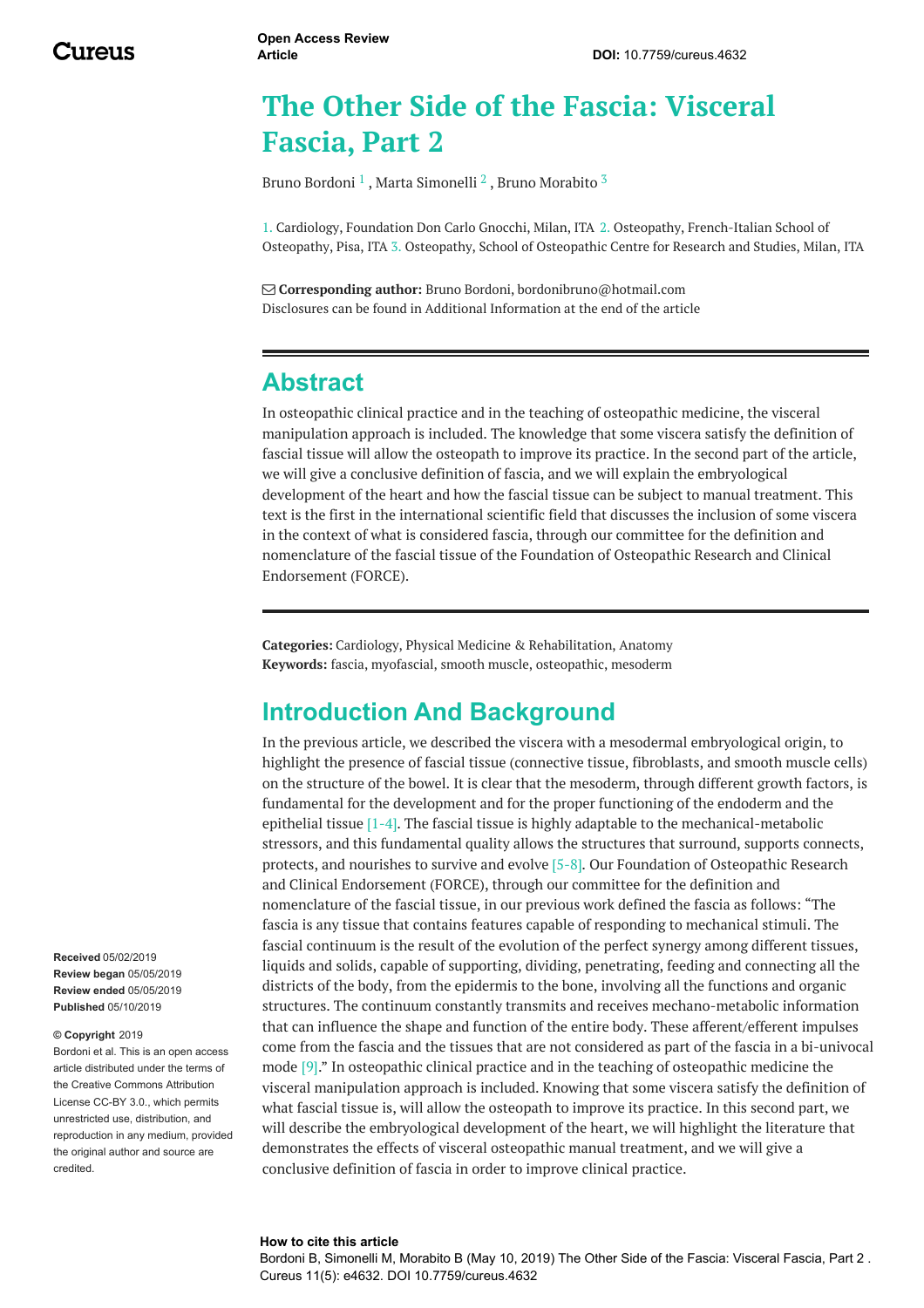## **Review**

#### **Embryological heart development**

The mesoderm is divided into three layers: the paraxial mesoderm; the intermediate mesoderm; and the lateral plate mesoderm. The paraxial mesoderm will constitute the somites, from which will derive the axial skeleton, the dermis and the muscles of the back, the thorax and part of the neck. The gonads, kidney, and reproductive tract are derived from intermediate mesoderm. The lateral plate mesoderm splits into parietal (somatic) and visceral (splanchnic) layers: the parietal layer forms the lateral body wall folds and the skeletal striated muscle, and the visceral mesoderm forms the walls of the gut tube  $[10]$ . According to other authors, there is a fourth mesodermal layer that will give rise to cardiac tissue: the cardiogenic mesoderm [11]. Cells from the cardiogenic mesoderm will migrate cranially to laterally by enveloping the cranial neural crests; this formation is called the first heart field. The second heart field derives from the anterior lateral plate mesoderm, located medially and caudally to the first heart field [12]. From the anterior lateral plate mesoderm, on both sides, will derive two sets of cells which fuse to form a single primitive heart tube by coalescence; the tube consists of myocardial cells (myocardium) and endothelial cells (endocardium) [11]. An extracellular matrix (ECM) divides the two types of cells. The ECM layer is called cardiac jelly. The epicardium will be formed later by precursor cells or proepicardial cells [11]. The first heart field will form the first part of the heart tube, while the bulk of heart tube lengthening comes from proliferation within the second heart field; the tube has peristaltic movements starting from the 21st day of gestation [11]. Between days 23 and 28, the primitive heart tube elongates unevenly, twisting toward the right and folding, thanks to the endocardial cells, starting to constitute what will be the future morphology of the heart [11]. Between days 24 and 25 the heart starts to pump blood. The new morphology assumes a medial alignment and this change of position is known as convergence. Then a process called septation occurs, that is the division of the primitive ventricle, the aorta and the pulmonary artery, which structures will be linked (phase called wedging) between them through a counter-clockwise movement. Atrial septation begins between the fourth and fifth week of gestation [11]. Between weeks five and eight, the atrioventricular valves form from the endocardium. The ectoderm gives rise to the flaps of the aortic valve and pulmonary vein and will form part of the ventricular septum [11]. From the second heart field derives the cardiomyocyte progenitor cells (CMPCs), smooth muscle cells, fibroblasts, telocytes, and interstitial cells [12]. Multiple signal molecules are indispensable for heart development during gestation: the most important ones are transforming growth factor (TGF), neurogenic locus notch homolog protein (NOTCH), bone morphogenetic proteins (BMPs), and nodal growth differentiation factor (NODAL) [11]. The left ventricle and part of the right and left atrium originate from the first heart field; the right ventricle and part of the right and left atrium originate from the second heart field [11].

#### **Cardiac cells**

A healthy heart properly handles the mechanical tensions it receives to maintain the appropriate shape and function to the body's needs for blood. The cells receive constant deformations due to the heartbeat, the bloodstream, the movement of the diaphragm, and the lungs surrounding the heart; stress can derive from the pericardium, which can be influenced by the esophagus, the descending aorta and its insertion on the sternum, the thoracic vertebrae (D10-D11), the bronchi, and the trachea  $[13-14]$ . The cardiomyocyte or involuntary striated muscle cell in a healthy heart is the cell that first manages tensions; the ECM rich in collagen and fibroblasts will vary its density based on the information it will receive from the cardiomyocyte [15]. Myosin is linked to nuclear membrane protein lamina-associated, which deforming the chromatin stimulates the mechanotransduction response; surface myosin (membrane) perceives mechanical variations through integrins [15]. A perfect balance between these cells allows a correct generation and transmission of the electrical signal for heart contraction [15]. During cardiogenesis myocytes can develop into cardiomyocytes or electrical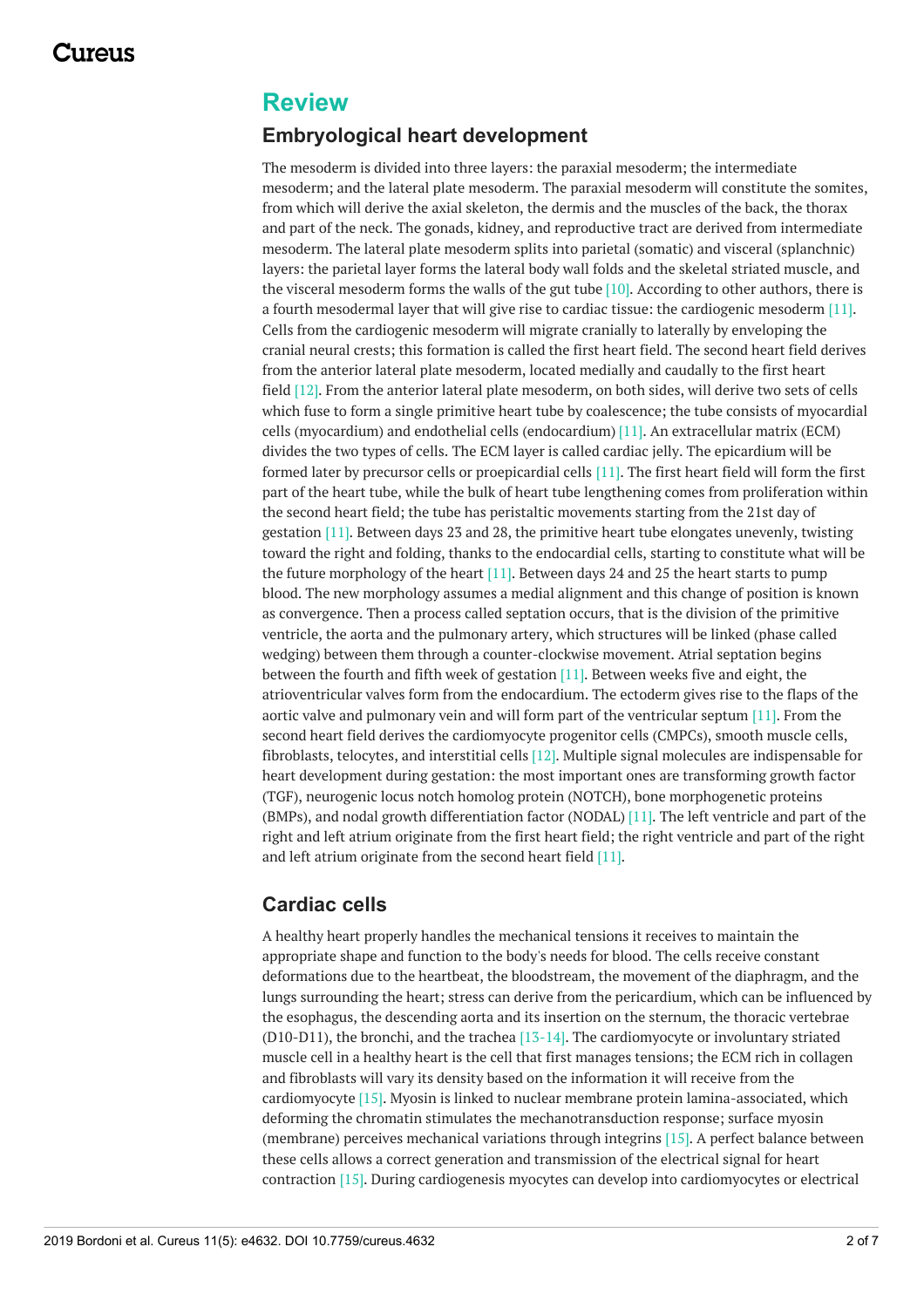# 117e119

conduction cells; the electrical conduction system of the heart consists of specialized heart muscle cells [16]. The development of the electrical conduction system of the heart begins during gestation and continues throughout life. At the end of cardiomyocytes, there are gap junctions (type 43 and 45 connexins): the latter act as micro-conduits of ionic conduction between the cells. These proteins allow the effective diffusion of the action potential across the cell membrane of heart cells [16]. The electric conduction fibers are held in place thanks to the cardiac connective tissue, increasing the function; connective tissue saves biochemical energy (contraction of cardiomyocytes) through its elastic hysteresis (Figure *[1](#page-2-0)*) [17].

<span id="page-2-0"></span>

**FIGURE 1: The figure illustrates a cardiomyocyte, with the nucleus, myofibrils and intercalary discs.**

Cardiac tissue has also other proteins such as telocytes, sited in all layers of the heart (epicardium, myocardium, endocardium) as interstitial proteins. Probably, besides reinforcing the cardiac structure, telocyte helps the proper electrical conduction in the cardiac layers, facilitating the electromechanical coupling between cardiomyocytes and fibroblasts transporting ions [17]. The cardiac muscle fibers are oriented along different vectors in the epicardium and in the underlying layers; their arrangement and their contractile activation recall the embryological torsional movement in a counterclockwise direction, a movement that is found in the adult heart  $[18-19]$ . The cardiac structure is formed by a double helix differently oriented in continuity with atria and ventricles [19]. In the normal heart, the base rotates clockwise during systole and the apex rotates counterclockwise [20-22].

#### **The manual osteopathic approach to viscera**

In the most important book in the world of osteopathic medicine it is described that an organ can be palpated and that one of the goals of osteopathic manual treatment (OMT) is to restore its proper mobility and its optimal function, within the limits allowed by the pathology or by the presence of dysfunction (Figure *[2](#page-3-0)*) [23].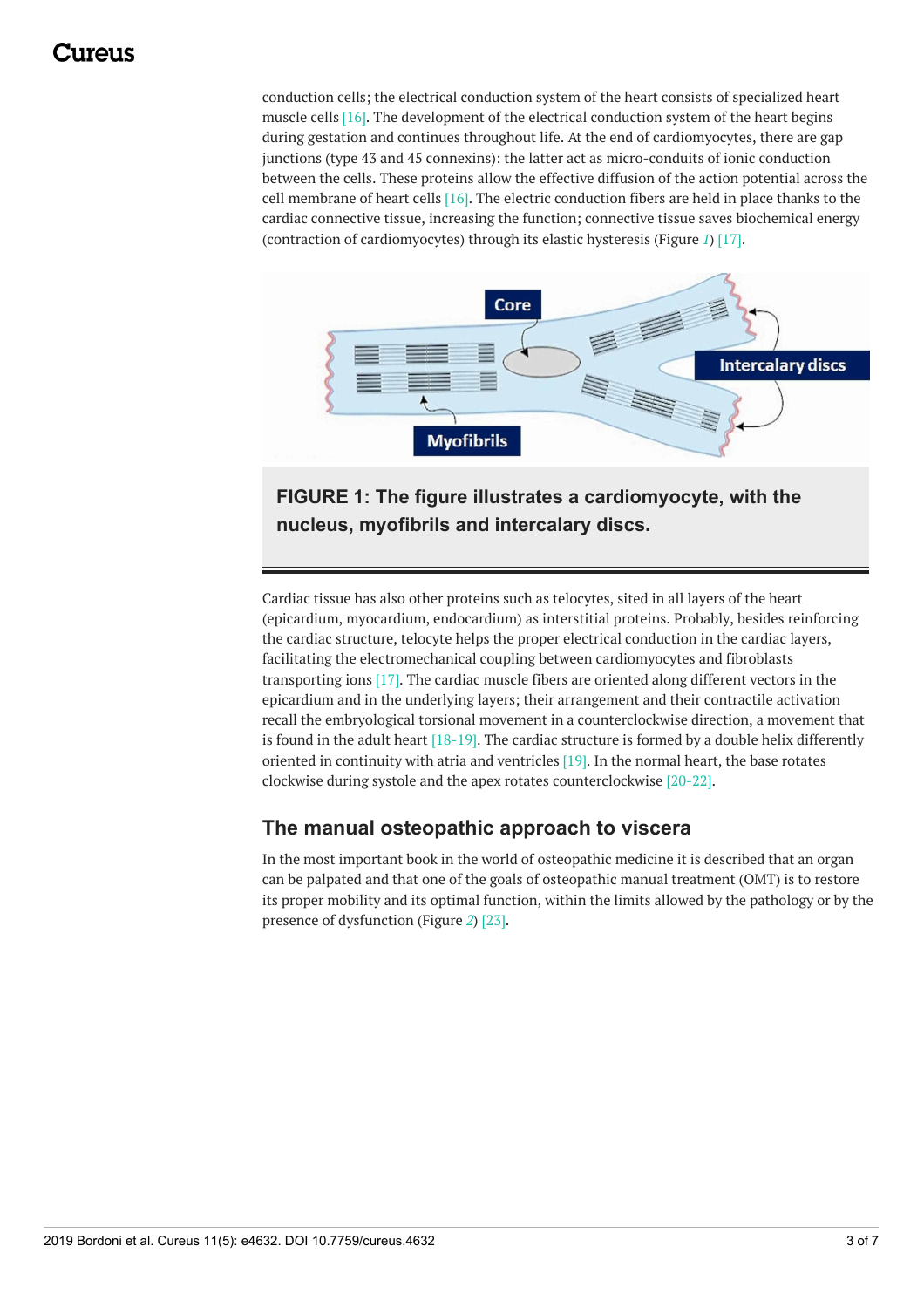## 117A119

<span id="page-3-0"></span>

**FIGURE 2: The figure shows a general osteopathic palpation of the viscera of the abdomen.**

Fascial OMT has multiple positive local and systemic clinical results. It improves the response of the parasympathetic system, by decreasing heart rate and breathing rhythm; it improves neuromuscular coordination; it reduces the systemic inflammation indexes (pro-inflammatory cytokines); it improves the interoceptive response; and it raises the pain threshold (medullary and central) [24-27]. The fascial OMT reduces the hospital length of stay and allows to reach early clinical stability [28-31]. The OMT can influence not only the tissue but the single cell, changing the morphology and the fibroblast vectors [32-37]. Visceral mesoderm falls within the definition of fascia. There are several articles in literature that explain how the OMT fascial can improve the function of the organ, the symptoms, the quality of life in case of chronic visceral disorders, using manual indirect techniques on the organ (through pressure on the different tissue layers to influence the bowel): in some cases there is a reduction in drug dosage for pain and the reduction of pain in somatic areas (viscerosomatic reflexes) [38-45]. Further research is needed to provide evidence of the effectiveness of the visceral approach [46]. Viscera can be palpated and treated with positive results in small studies or in case reports. Furthermore, we believe that this article could be a stimulus for OMT researches in the visceral field, considering that in this article the viscera are part of the fascia. The main objective of the osteopathic approach is to improve the movement between the different fascial structures and at different depths, to allow an adequate movement of liquids (blood and lymph are fasciae). This activates the mechano-metabolic responses of the tissues and osteopathy begins at that moment [8]. The fascial and visceral OMT allows involving not only a specific tissue or area but everything that is considered fascia, regardless of where the osteopath's hands are applied [47].

#### **Definition of fascia**

At the end of the second part of this article, we have enough elements to give a new definition of fascia. Drawing the attention to our recent definition, we have added new tissues that should be compared to what fascial tissue is: "The fascia is any tissue that contains features capable of responding to mechanical stimuli. The fascial continuum is the result of the evolution of the perfect synergy among different tissues, liquids and solids, capable of supporting, dividing, penetrating, feeding, and connecting all the districts of the body: epidermis, dermis, fat, blood, lymph, blood and lymphatic vessels, tissue covering the nervous filaments (endoneurium,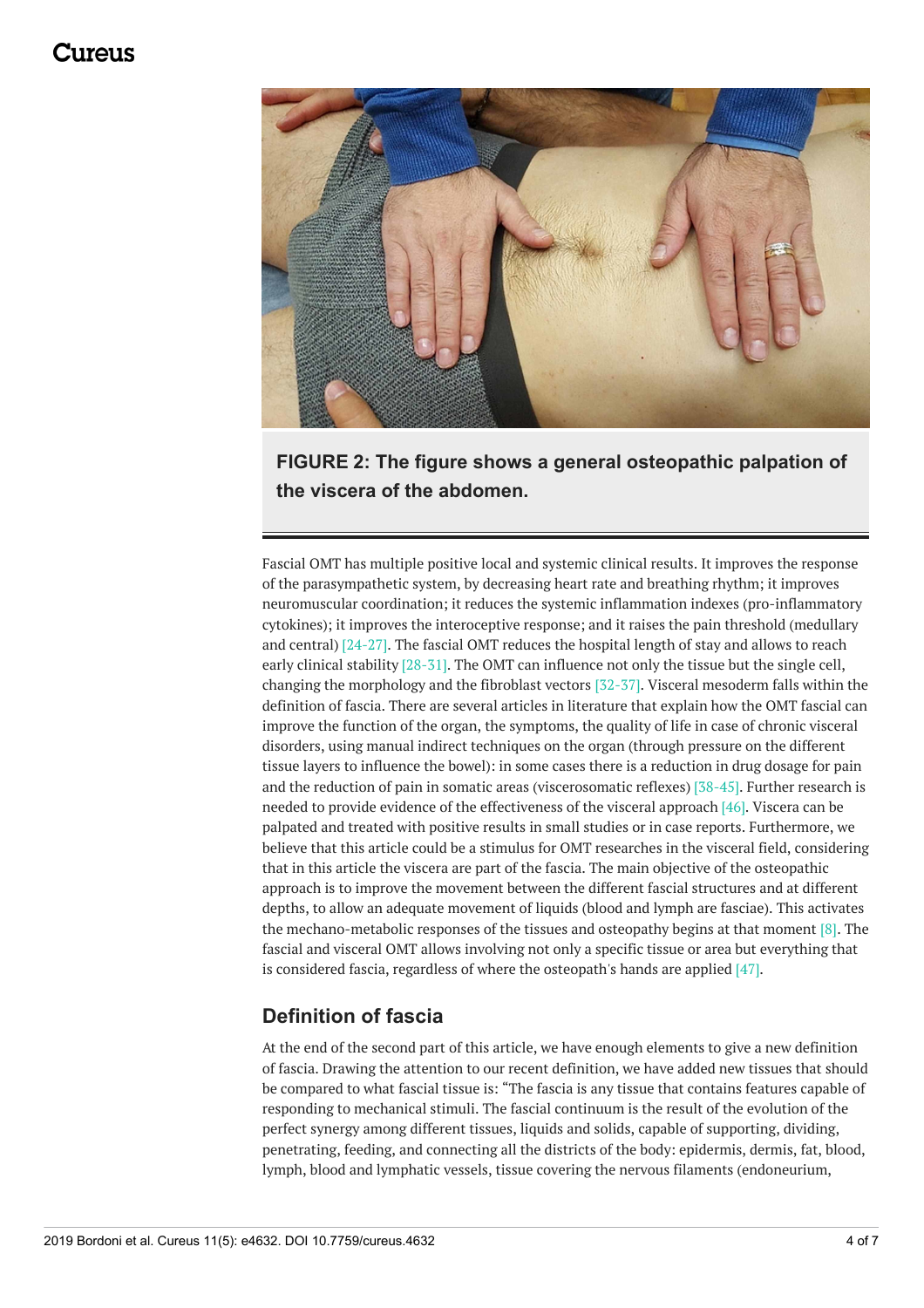# 117A119

perineurium, epineurium), voluntary striated muscle fibers and the tissue covering and permeating it (epimysium, perimysium, endomysium), ligaments, tendons, aponeurosis, cartilage, bones, meninges, involuntary striated musculature and involuntary smooth muscle (all viscera derived from the mesoderm), tongue. The continuum constantly transmits and receives mechano-metabolic information that can influence the shape and function of the entire body. These afferent/efferent impulses come from the fascia and the tissues that are not considered as part of the fascia in a bi-univocal mode."

# **Conclusions**

This second part discussed the inclusion of some viscera in the fascial field, through our committee for the definition and nomenclature of the fascial tissue of the FORCE. The article has revised the embryological derivation of the thoracic and abdominal, considering fascia as those tissues of mesodermal derivation. The viscera included are the gastrointestinal tract, gallbladder and ductus choledochus, larynx, bronchi, lungs, heart, spleen, peritoneum, and urogenital apparatus. Furthermore, we believe that this article could be a stimulus for future OMT trials, pilot studies, and case reports in the visceral field, considering that in this article the viscera are considered part of the fascia. It is necessary to strengthen the efficacy and effectiveness of the OMT, with the aim of obtaining new clinical tools for the treatment and care of patients.

# **Additional Information**

#### **Disclosures**

**Conflicts of interest:** In compliance with the ICMJE uniform disclosure form, all authors declare the following: **Payment/services info:** All authors have declared that no financial support was received from any organization for the submitted work. **Financial relationships:** All authors have declared that they have no financial relationships at present or within the previous three years with any organizations that might have an interest in the submitted work. **Other relationships:** All authors have declared that there are no other relationships or activities that could appear to have influenced the submitted work.

# **References**

- 1. McLin VA, Henning SJ, Jamrich M: The role of the visceral mesoderm in the development of the gastrointestinal tract. [Gastroenterology.](https://dx.doi.org/10.1053/j.gastro.2009.03.001) 2009, 136:2074-2091. [10.1053/j.gastro.2009.03.001](https://dx.doi.org/10.1053/j.gastro.2009.03.001)
- 2. Brand-Saberi BEM, Schäfer T: Trachea: anatomy and [physiology](https://dx.doi.org/10.1016/j.thorsurg.2013.09.004). Thorac Surg Clin. 2014, 24:1- 5. [10.1016/j.thorsurg.2013.09.004](https://dx.doi.org/10.1016/j.thorsurg.2013.09.004)
- 3. Ornitz DM, Yin Y: Signaling networks regulating [development](https://dx.doi.org/10.1101/cshperspect.a008318) of the lower respiratory tract . Cold Spring Harb Perspect Biol. 2012, 4[:10.1101/cshperspect.a008318](https://dx.doi.org/10.1101/cshperspect.a008318)
- 4. Davidson AJ, Lewis P, Przepiorski A, Sander V: Turning [mesoderm](https://dx.doi.org/10.1016/j.semcdb.2018.08.016) into kidney. Semin Cell Dev Biol. 2018, [10.1016/j.semcdb.2018.08.016](https://dx.doi.org/10.1016/j.semcdb.2018.08.016)
- 5. Bordoni B, Marelli F, Morabito B, Castagna R, Sacconi B, Mazzucco P: New proposal to define the fascial system. Complement Med Res. 2018, 25:257-262. [10.1159/000486238](https://dx.doi.org/10.1159/000486238)
- 6. Bordoni B, Marelli F, Morabito B, Sacconi B: The indeterminable resilience of the fascial system. J Integr Med. 2017, 15:337-343. [10.1016/S2095-4964\(17\)60351-0](https://dx.doi.org/10.1016/S2095-4964(17)60351-0)
- 7. Bordoni B, Bordoni G: Reflections on osteopathic fascia treatment in the peripheral nervous system. J Pain Res. 2015, 8:735-740. [10.2147/JPR.S89393](https://dx.doi.org/10.2147/JPR.S89393)
- 8. Bordoni B, Lintonbon D, Morabito B: Meaning of the solid and liquid fascia to reconsider the model of biotensegrity. Cureus. 2018, 10:2922. [10.7759/cureus.2922](https://dx.doi.org/10.7759/cureus.2922)
- 9. Bordoni B, Laganà MM: Bone tissue is an [integral](https://dx.doi.org/10.7759/cureus.3824) part of the fascial system . Cureus. 2019, 11:3824. [10.7759/cureus.3824](https://dx.doi.org/10.7759/cureus.3824)
- 10. Fotos J, Olson R, Kanekar S: Embryology of the brain and molecular genetics of central nervous system [malformation.](https://dx.doi.org/10.1053/j.sult.2011.02.011) Semin Ultrasound CT MR. 2011, 32:159-166.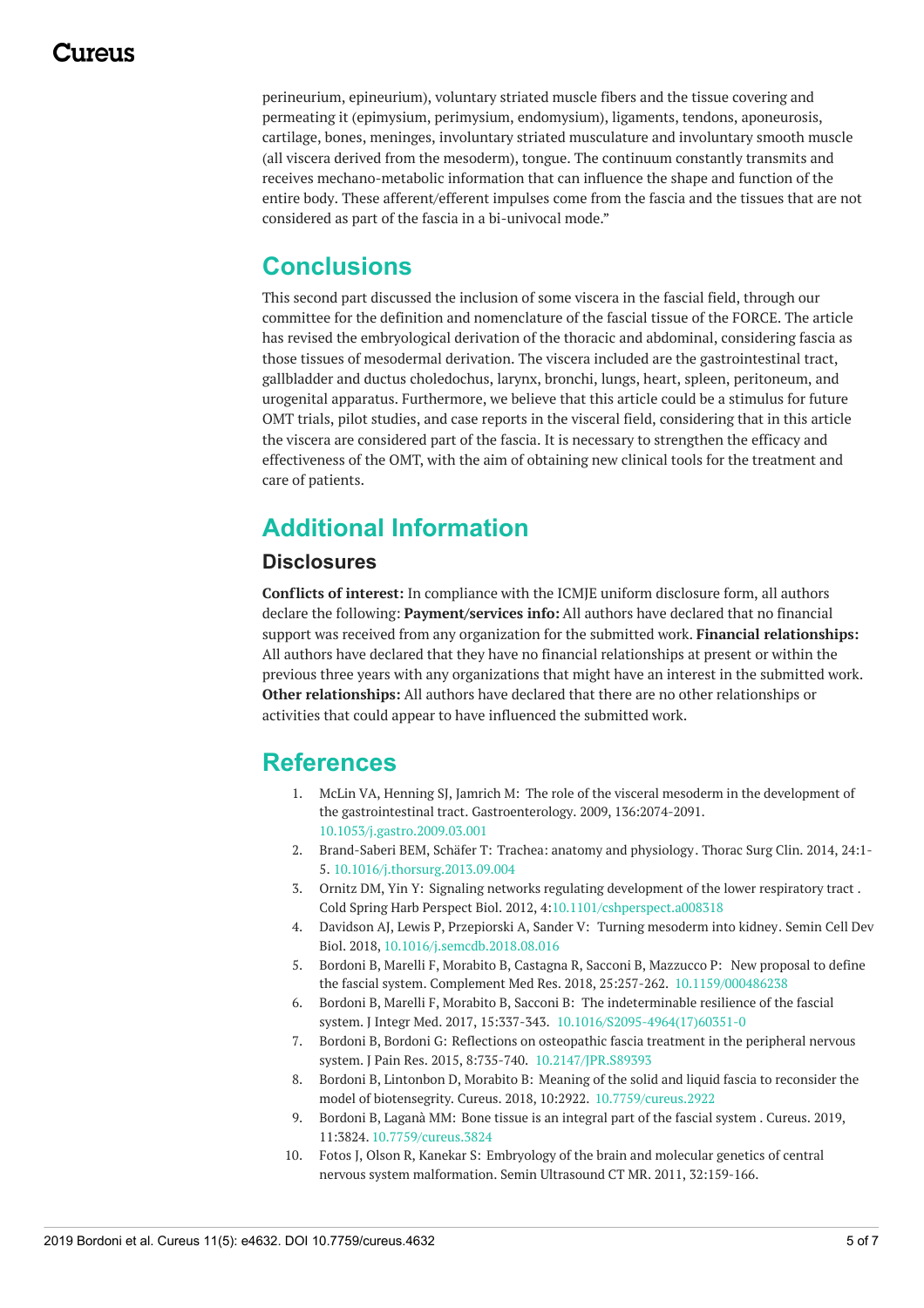[10.1053/j.sult.2011.02.011](https://dx.doi.org/10.1053/j.sult.2011.02.011)

- 11. Kloesel B, DiNardo JA, Body SC: Cardiac embryology and molecular mechanisms of congenital heart disease: a primer for [anesthesiologists.](https://dx.doi.org/10.1213/ANE.0000000000001451) Anesth Analg. 2016, 123:551-569. [10.1213/ANE.0000000000001451](https://dx.doi.org/10.1213/ANE.0000000000001451)
- 12. Nakano H, Williams E, Hoshijima M, Sasaki M, [Minamisawa](https://dx.doi.org/10.1016/j.yjmcc.2010.10.009) S, Chien KR, Nakano A: Cardiac origin of smooth muscle cells in the inflow tract. J Mol Cell Cardiol. 2011, 50:337-345. [10.1016/j.yjmcc.2010.10.009](https://dx.doi.org/10.1016/j.yjmcc.2010.10.009)
- 13. Bordoni B, Marelli F, Morabito B, Castagna R: Chest pain in patients with COPD: the fascia's subtle silence. Int J Chron Obstruct Pulmon Dis. 2018, 13:1157-1165. [10.2147/COPD.S156729](https://dx.doi.org/10.2147/COPD.S156729)
- 14. Herum KM, Lunde IG, McCulloch AD, Christensen G: The soft- and hard-heartedness of cardiac fibroblasts: [mechanotransduction](https://dx.doi.org/10.3390/jcm6050053) signaling pathways in fibrosis of the heart. J Clin Med. 2017, 6[:10.3390/jcm6050053](https://dx.doi.org/10.3390/jcm6050053)
- 15. Majkut S, Dingal PC, Discher DE: Stress sensitivity and mechanotransduction during heart development. Curr Biol. 2014, 24:495-501. [10.1016/j.cub.2014.04.027](https://dx.doi.org/10.1016/j.cub.2014.04.027)
- 16. Mirzoyev S, McLeod CJ, Asirvatham SJ: Embryology of the conduction system for the [electrophysiologist.](https://www.ncbi.nlm.nih.gov/pubmed/20811536) Indian Pacing Electrophysiol J. 2010, 10:329-338.
- 17. Shim W: [Myocardial](https://dx.doi.org/10.1007/978-981-10-1061-3_16) telocytes. A new player in electric circuitry of the heart . Adv Exp Med Biol. 2016, 913:241-251. [10.1007/978-981-10-1061-3\\_16](https://dx.doi.org/10.1007/978-981-10-1061-3_16)
- 18. Savadjiev P, Strijkers GJ, [Bakermans](https://dx.doi.org/10.1073/pnas.1120785109) AJ, Piuze E, Zucker SW, Siddiqi K: Heart wall myofibers are arranged in minimal surfaces to optimize organ function. Proc Natl Acad Sci USA. 2012, 109:9248-9253. [10.1073/pnas.1120785109](https://dx.doi.org/10.1073/pnas.1120785109)
- 19. Poveda F, Gil D, Martí E, Andaluz A, Ballester M, Carreras F: Helical structure of the cardiac ventricular anatomy assessed by diffusion tensor magnetic resonance imaging with [multiresolution](https://dx.doi.org/10.1016/j.rec.2013.04.021) tractography. Rev Esp Cardiol (Engl Ed). 2013, 66:782-790. [10.1016/j.rec.2013.04.021](https://dx.doi.org/10.1016/j.rec.2013.04.021)
- 20. Ni XD, Huang J, Hu YP, Xu R, Yang WY, Zhou LM: Assessment of the rotation motion at the papillary muscle short-axis plane with normal subjects by two-dimensional speckle tracking imaging: a basic clinical study. PLoS One. 2013, 8:83071. [10.1371/journal.pone.0083071](https://dx.doi.org/10.1371/journal.pone.0083071)
- 21. Young AA, Cowan BR: Evaluation of left ventricular torsion by cardiovascular magnetic resonance. J Cardiovasc Magn Reson. 2012, 14:49. [10.1186/1532-429X-14-49](https://dx.doi.org/10.1186/1532-429X-14-49)
- 22. Rüssel IK, Götte MJ: New insights in LV torsion for the selection of cardiac resynchronisation therapy candidates. Neth Heart J. 2011, 19:386-391. [10.1007/s12471-011-0136-y](https://dx.doi.org/10.1007/s12471-011-0136-y)
- 23. Seffinger M: Foundations of Osteopathic Medicine: Philosophy, Science, Clinical [Applications,](https://scholar.google.com/scholar?q=intitle:Foundations of Osteopathic Medicine: Philosophy, Science, Clinical Applications, and Research: Fourth Edition) and Research: Fourth Edition. Wolters Kluwer (ed): Lippincott Williams & Wilkins, Philadelphia, USA; 2018.
- 24. Edwards DJ, Yung H, Johnston R: The immediate effect of therapeutic touch and deep touch pressure on range of motion, [interoceptive](https://dx.doi.org/10.3389/fnint.2018.00041) accuracy and heart rate variability: a randomized controlled trial with moderation analysis. Front Integr Neurosci. 2018, 12:41. [10.3389/fnint.2018.00041](https://dx.doi.org/10.3389/fnint.2018.00041)
- 25. Rizkalla MN, Henderson KK, Huntington-Alfano K, et al.: Does osteopathic manipulative treatment make a neuropsychological difference in adults with pain? A rationale for a new approach. J Am Osteopath Assoc. 2018, 118:617-622. [10.7556/jaoa.2018.136](https://dx.doi.org/10.7556/jaoa.2018.136)
- 26. Espí-López GV, Inglés M, [Soliva-Cazabán](https://dx.doi.org/10.1097/MD.0000000000013811) I, Serra-Añó P: Effect of the soft-tissue techniques in the quality of life in patients with Crohn's disease: a randomized controlled trial. Medicine (Baltimore). 2018, 97:13811. [10.1097/MD.0000000000013811](https://dx.doi.org/10.1097/MD.0000000000013811)
- 27. Walkowski S, Singh M, Puertas J, Pate M, Goodrum K, Benencia F: Osteopathic manipulative therapy induces early plasma cytokine release and mobilization of a population of blood dendritic cells. PLoS One. 2014, 9:90132. [10.1371/journal.pone.0090132](https://dx.doi.org/10.1371/journal.pone.0090132)
- 28. Lanaro D, Ruffini N, Manzotti A, Lista G: Osteopathic manipulative treatment showed reduction of length of stay and costs in preterm infants: a systematic review and metaanalysis. Medicine (Baltimore). 2017, 96:6408. [10.1097/MD.0000000000006408](https://dx.doi.org/10.1097/MD.0000000000006408)
- 29. Racca V, Bordoni B, Castiglioni P, Modica M, Ferratini M: Osteopathic [manipulative](https://dx.doi.org/10.1016/j.athoracsur.2016.09.110) treatment improves heart surgery outcomes: a randomized controlled trial. Ann Thorac Surg. 2017, 104:145-152. [10.1016/j.athoracsur.2016.09.110](https://dx.doi.org/10.1016/j.athoracsur.2016.09.110)
- 30. Bagagiolo D, Didio A, Sbarbaro M, Priolo CG, Borro T, Farina D: Osteopathic manipulative treatment in pediatric and neonatal patients and disorders: clinical [considerations](https://dx.doi.org/10.1055/s-0036-1586113) and updated review of the existing literature. Am J Perinatol. 2016, [33:1050-1054.](https://dx.doi.org/10.1055/s-0036-1586113) 10.1055/s-0036-1586113